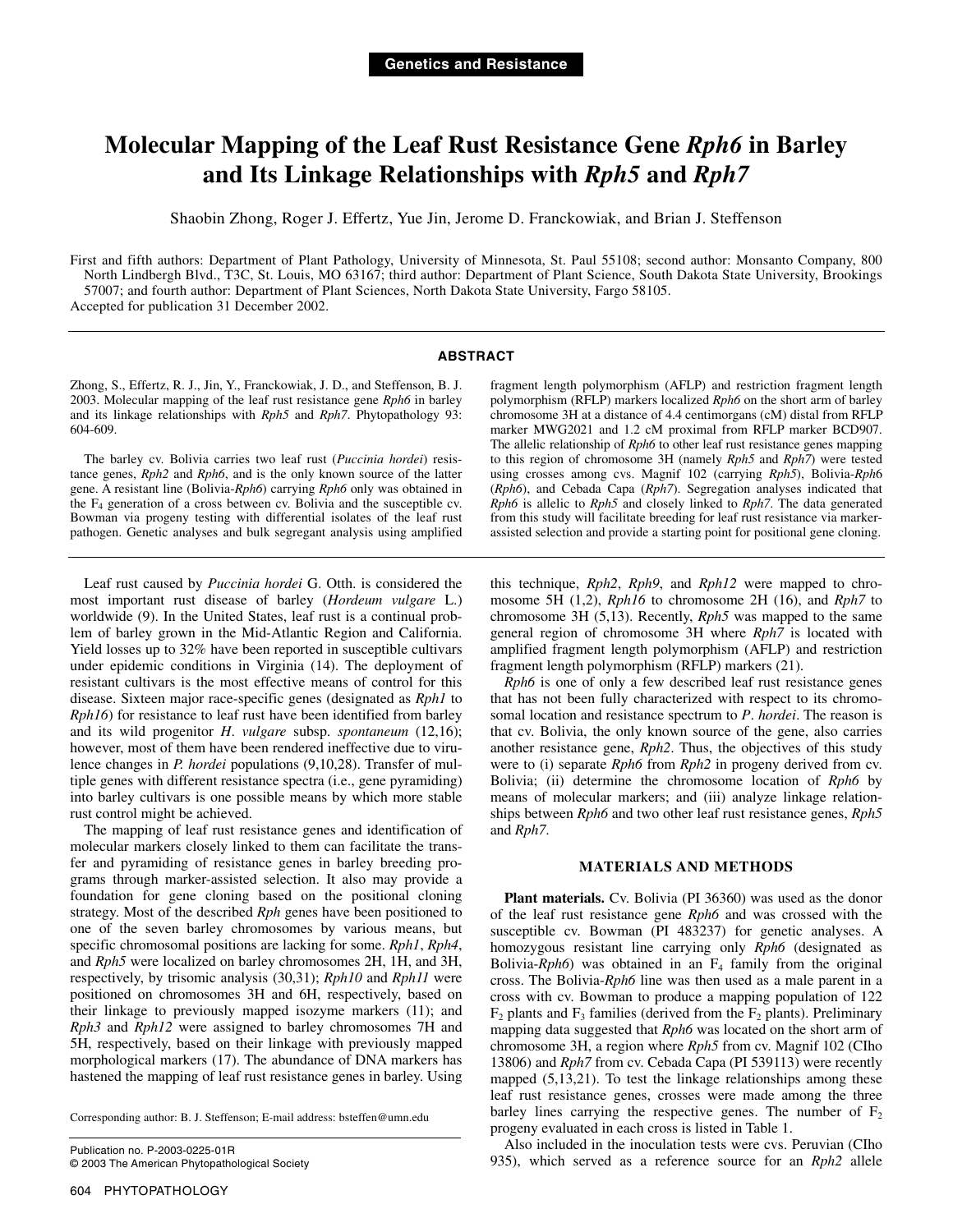thought to act in a similar manner to the one in Bolivia (B. Steffenson, *unpublished data*), and Moore (CIho 7251), a susceptible check. The wheat cv. Chinese Spring (CItr 14108), barley cv. Betzes (PI 129430), and derived wheat-barley addition lines 1HS, 2H, 3H, 4H, 5H, 6H, and 7H (15) were used to assign cloned AFLP markers to specific barley chromosomes. The sowing and growing of plant materials were as previously described (29).

**Leaf rust evaluations.** Leaf rust inoculations were made according to the methods described by Steffenson et al. (29). Twelve days after inoculation, the infection types (ITs) of plants were assessed using the rating scale of Levine and Cherewick  $(20)$ . ITs of 0, 0;, 1, 2, or combinations thereof and 2,3- were considered indicative of host resistance (i.e., low ITs), whereas ITs of 3, 4, or combinations thereof were considered indicative of host susceptibility (i.e., high ITs). Two isolates of *P*. *hordei* (Tel Aviv and ND8702) were used in this study. The ITs they elicit on the pertinent *Rph* sources and controls are given in Table 2. Isolate Tel Aviv elicited an IT of 2,3- on cv. Peruvian (which carries an allele at the *Rph2* locus) and an IT of 0;,1 on cv. Bolivia (*Rph2* + *Rph6*); thus, it was useful for differentiating  $F_2$  plants carrying only *Rph2* from those carrying *Rph6* or *Rph2* + *Rph6* in the original Bowman/Bolivia cross. Isolate ND8702 was used in all other leaf rust evaluations because it is avirulent on *Rph5*, *Rph6*, and *Rph7*.

**Molecular mapping of** *Rph6.* A single newly expanded leaf was harvested from 16 plants of each  $F_3$  family (122 in total) from the Bowman/Bolivia-*Rph6* cross and bulked for DNA extraction using the protocols of Riede and Anderson (24). For bulked segregant analysis (BSA) (22), equal amounts of DNA from 20 homozygous resistant  $F_3$  families were combined for the resistant bulk, and equal amounts of DNA from 20 homozygous susceptible  $F<sub>3</sub>$  families were combined for the susceptible bulk. For BSA with AFLP markers, template DNA (0.25 µg) from the parents and bulks was digested using the restriction enzymes *Eco*RI and *Mse*I, according to the manufacturer's protocol (New England Biolabs Inc., Beverly, MA). The adapter ligation, preamplification, and selective amplification were carried out using an AFLP kit (Gibco BRL, Grand Island, NY). Selective amplification products were separated in a denaturing polyacrylamide gel (7M Urea,  $0.5\times$ TBE, 6% Long Ranger Gel Solution [BMA, Rochland, ME],

0.05% TEMED, and 0.05% ammonium persulfate), and AFLP bands were detected using the DNA silver-staining system (Promega, Madison, WI). AFLP markers were cloned using the method described by Brigneti et al. (3).

For RFLP analysis, 20 µg of DNA from the parents, resistant bulk, and susceptible bulk were digested with five restriction enzymes (*Bam*HI, *Dra*I, *Eco*RI, *Eco*RV, and *Hin*dIII) according to the manufacturer's protocol (New England Biolabs Inc.). Filters with the digested DNA from parents and bulks were screened with RFLP clones that were previously mapped to barley chromosome 3H (18). When polymorphisms between the parents and also between the bulks were identified, the entire mapping population of 122  $F_3$  families was subjected to RFLP analysis to confirm the linkage relationship of these markers with the resistance gene. Southern blotting, hybridization, and membrane washing and stripping procedures were carried out as described by Riede and Anderson (24). RFLP clones were provided by A. Kleinhofs (Washington State University, Pullman), A. Graner (Institute of Plant Genetics and Crop Plant Research, Gatersleben, Germany), and M. A. Saghai-Maroof (Virginia Polytechnical Institute and State University, Blacksburg).

The computer program MAPMAKER (version 2.0) was used for linkage analysis and genetic map construction (19). Linkage maps were constructed based on a LOD (logarithm of odds) threshold of 3.0 and maximum Kosambi distance of 40 centimorgans (cM).

### **RESULTS**

**Separation of** *Rph6* **from** *Rph2***.** Cv. Bolivia possesses two leaf rust resistance genes, *Rph2* and *Rph6* (25,26). To separate *Rph6* from *Rph2*, cv. Bolivia was crossed with cv. Bowman, and  $150 F<sub>2</sub>$ seedlings were evaluated with the *P*. *hordei* isolate Tel Aviv (Table 2). The ratio of resistant (ITs of 0, 0;, 1, 2, or combinations thereof and 2,3-) to susceptible (ITs of 3, 4, or combinations thereof)  $F<sub>2</sub>$  plants was 136:14, which fits an expected two-gene segregation ratio of 15:1 ( $\chi^2 = 2.43$ ,  $P = 0.12$ ). Twenty F<sub>2</sub> plants exhibiting very low ITs of 0, 0;, or 1 were selected to produce  $F_3$ families for further genetic analysis. These  $F_2$  plants were presumed to carry either *Rph2 + Rph6* or *Rph6* alone based on their

TABLE 1. Results of allelism tests among three leaf rust resistance genes (*Rph5*, *Rph6*, and *Rph7*) on chromosome 3H of barley

| Cross                                                                                                                          | Parental ITs <sup>x</sup>                     | Number of $F_2$ plants evaluated | Observed ratio <sup>y</sup> | Linkage distance <sup>z</sup>    |
|--------------------------------------------------------------------------------------------------------------------------------|-----------------------------------------------|----------------------------------|-----------------------------|----------------------------------|
| Magnif $102 (Rph5)/Bolivia-Rph6 (Rph6)$<br>Magnif 102 (Rph5)/Cebada Capa (Rph7)<br>Cebada Capa $(Rph7)/B$ olivia-Rph $6(Rph6)$ | (0; n)/(0; n)<br>(0; n)/(0; n)<br>(0:n)/(0:n) | 2.133<br>775<br>850              | 2,133:0<br>774:1<br>849:1   | $7.2 \pm 3.5\%$<br>$6.9 + 3.4\%$ |

x Parental infection types (ITs) were in response to leaf rust isolate ND8702.

y The observed ratio is the number of resistant plants versus susceptible plants.

<sup>z</sup> The linkage distance was estimated using the maximum likelihood method.

TABLE 2. Infection types (ITs) of selected barley cultivars to *Puccinia hordei* isolates used in differentiating leaf rust resistance genes and in evaluating progenies of crosses

| Isolates | Bolivia $(Rph2 + Rph6)$ | Bolivia- $Rph6 (Rph6)$ | Cebada Capa $(Rph7)$ | Peruvian $(Rph2)$ | Bowman (None) | Moore (None) |
|----------|-------------------------|------------------------|----------------------|-------------------|---------------|--------------|
| Tel Aviv | $0; 1^z$                | 0;, I                  | 0;,                  | $\angle$ . 3.     |               |              |
| ND8702   | 0; 1                    | ν.<br>v., 1            | 0: 1                 | لیو سکت           |               |              |

 $z$  Infection types were based on the 0 to 4 rating scale of Levine and Cherewick (20).

TABLE 3. Segregation of F2 progeny and F3 families of the barley cross Bowman/Bolivia-*Rph6* to *Puccinia hordei* isolate ND8702 at the seedling stage

| Number of $F_2$ plants     | Number of $F_3$ families            | Expected ratio    |           | Probability |
|----------------------------|-------------------------------------|-------------------|-----------|-------------|
| $90:32$ (R:S) <sup>y</sup> | $\cdots$                            |                   | $_{0.10}$ | $_{0.78}$   |
| .                          | $41:49:32$ (HR:SEG:HS) <sup>2</sup> | $\cdots$<br>1.4.1 | 6.05      | 0.49        |

 $y R$  = resistant, S = susceptible.

 $z$  HR = homozygous resistant, SEG = segregating, and HS = homozygous susceptible.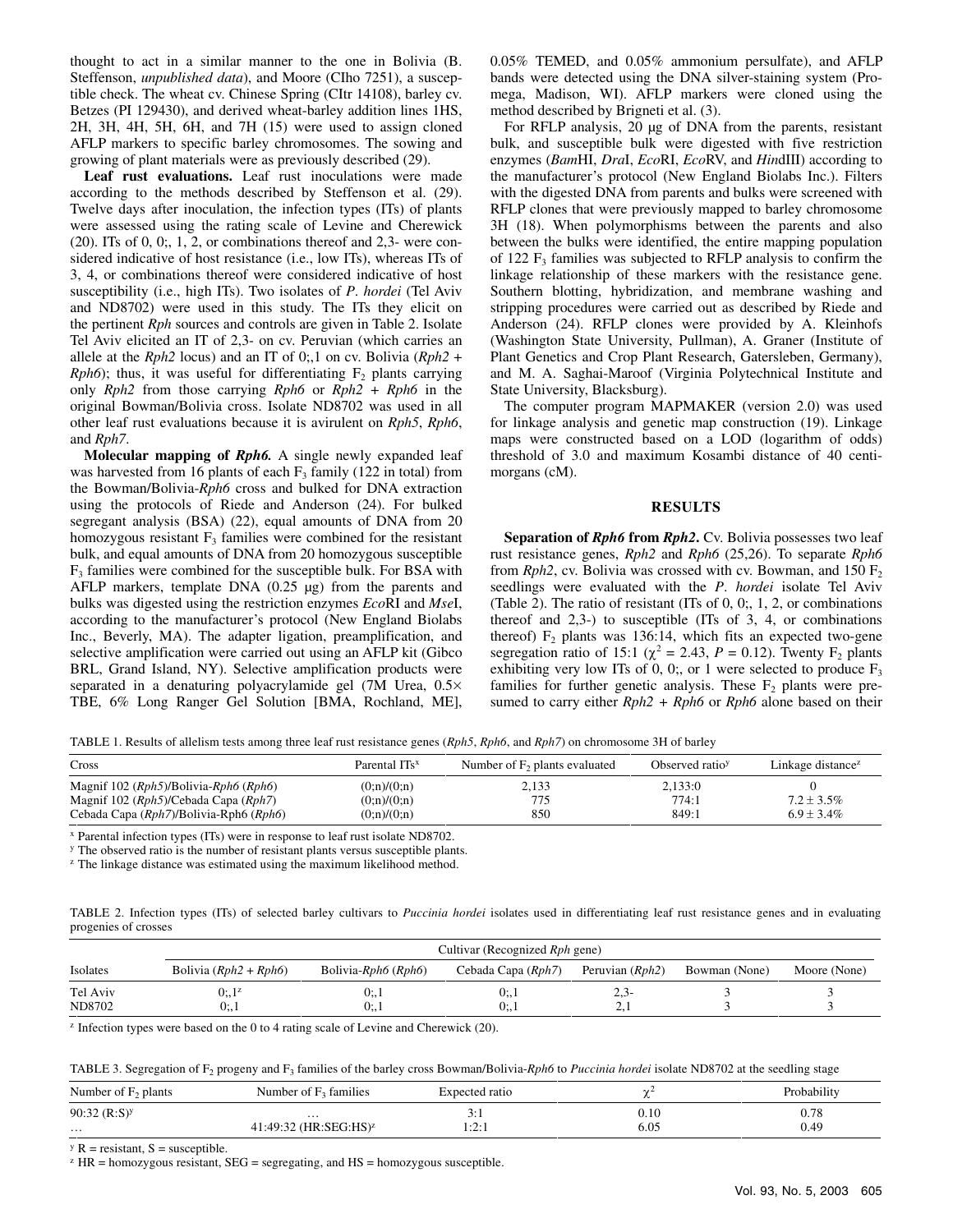reaction to isolate Tel Aviv. Fifty seedlings from each of the 20 selected  $F_3$  families were then evaluated with isolate ND8702. Seven families were homozygous resistant and 13 segregated for resistance and susceptibility (data not shown). Families segregating in a clear 3:1 ratio for resistance and susceptibility were presumed to carry only *Rph6*. Five resistant plants were selected from each of these families and grown to produce seed. Subsequent testing of  $F_4$  seedlings from each of these resistant selections to isolate ND8702 allowed us to select a single plant (designated Bolivia-*Rph6*) that was homozygous for resistance, presumably due to *Rph6*.

One hundred twenty-two  $F_2$  seedlings derived from a cross between cv. Bowman and Bolivia-*Rph6* were evaluated for their reaction to *P*. *hordei* isolate ND8702. The number of resistant (ITs of 0, 0;, 1, 2 or combinations thereof) to susceptible (ITs of 3 or 4)  $F<sub>2</sub>$  progeny approximated a 3:1 ratio (Table 3), indicating that a single dominant gene (presumably *Rph6*) conferred leaf rust resistance in the line Bolivia-*Rph6*. This result was confirmed from the evaluation of  $F_3$  families, which segregated in an approximate 1



**Fig. 1.** Amplified fragment length polymorphism (AFLP) analysis with susceptible parent Bowman, resistant parent Bolivia-*Rph6*, and DNA bulks prepared from resistant (R-bulk) and susceptible (S-bulk)  $F_3$  families. The AFLP bands were amplified with primer pairs E-ACC and M-CAT and detected using the DNA silver-staining system. The polymorphic band only present in the resistant parent Bolivia-*Rph6* and the resistant bulk is indicated with an arrow.

homozygous resistant:2 segregating:1 homozygous susceptible ratio ( $\chi^2$  = 6.05, *P* = 0.49) (Table 3).

**Molecular mapping of** *Rph6.* BSA with AFLPs identified a polymorphic band between cv. Bowman and Bolivia-*Rph6* as well as between the two bulks using primers E-ACC and M-CAT (Fig. 1). This band was cloned and hybridized with filters made from a *Dra*I digest of the wheat-barley addition lines. A unique hybridization band was observed only in the lane from the addition line of barley chromosome 3H (Fig. 2). This result suggested that *Rph6* is located on chromosome 3H. Unfortunately, the cloned AFLP band was not polymorphic when used as an RFLP probe in the  $F_3$  population with the five restriction enzymes tested (data not shown). Thirty-two RFLP markers previously mapped to chromosome 3H of barley were then selected for BSA. Three markers (ABG70, BCD907, and MWG848) located on the short arm of chromosome 3H generated a polymorphism between the two parents and also the resistant and susceptible bulks. RFLP analysis of the entire  $F_3$  population with these RFLP markers further confirmed their close linkage to the *Rph6* locus (Fig. 3). Since markers BCD907 and MWG848 were previously found closely linked to *Rph5* (21) and *Rph7* (5,13) on the short arm of chromosome 3H, other RFLP markers (MWG691, MWG2021, MWG2158, MWG2266, and CDO549) mapping to the same region were evaluated for polymorphism between cv. Bowman and Bolivia-*Rph6*. Of this group of RFLP markers, only MWG2021 and CDO549 generated a polymorphism between the two parents and segregated in the  $F_3$  population of the cross. The clone VT1, which was converted from an AFLP marker linked with *Rph5* (21), also produced a polymorphism between cv. Bowman and Bolivia-*Rph6* and segregated in the progeny population. The map position of *Rph6* in relation to these RFLP markers on the short arm of chromosome 3H is shown in Figure 3.

**Linkage tests.** *Rph6* was found to map near two other leaf rust resistance genes (*Rph5* and *Rph7*) on chromosome 3H. To test the linkage relationships among the three genes, crosses were made among cvs. Magnif 102 (carrying *Rph5*), Bolivia-*Rph6* (carrying only *Rph6*), and Cebada Capa (carrying only *Rph7*) and their F<sub>2</sub> progeny tested for reaction to isolate ND8702 (Table 1). No segregation was observed among 2,133  $F_2$  progeny derived from the

# CS 1HS 2H 3H 4H 5H 6H 7H



**Fig. 2.** Southern hybridization of a cloned amplified fragment length polymorphism marker linked with *Rph6* to DNA of the wheat-barley addition lines of Islam (15). The hybridization band indicated with an arrow is only present in the addition line with barley chromosome 3H. CS = Chinese Spring wheat control.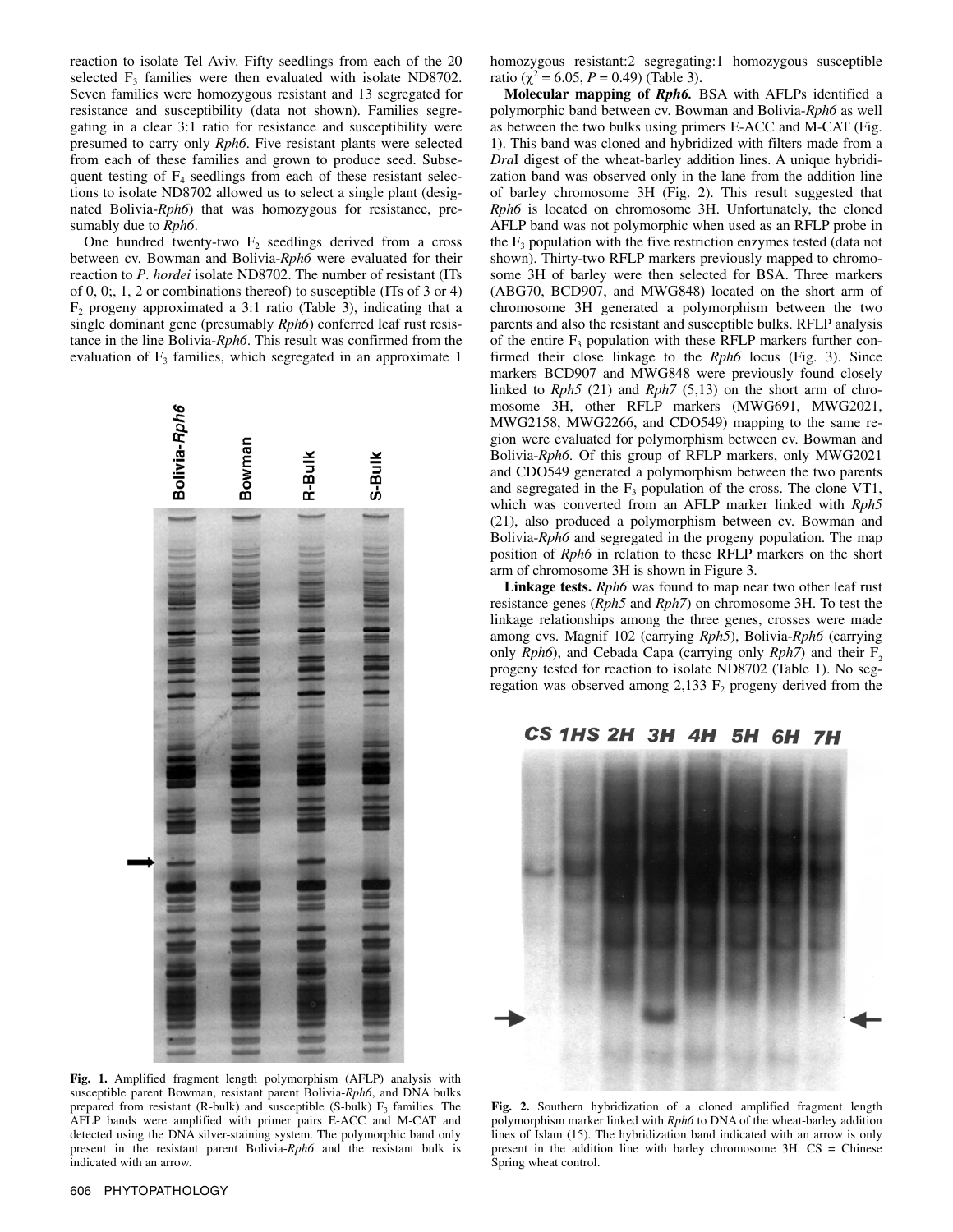Magnif 102/Bolivia-*Rph6* cross, suggesting that *Rph5* and *Rph6* are allelic. One susceptible recombinant plant was found among 775 F2 progeny from the Bolivia-*Rph6*/Cebada Capa cross, indicating that *Rph6* is likely not allelic, but closely linked to *Rph7*. In the Magnif 102/Cebada Capa cross, one susceptible plant was found in 850 F2 progeny, indicating that *Rph5* and *Rph7* are closely linked and likely not allelic. The maximum likelihood estimate of the recombination frequency between *Rph6* and *Rph7* and *Rph5* and *Rph7* was  $6.9 \pm 3.4\%$  and  $7.2 \pm 3.5\%$ , respectively.

### **DISCUSSION**

To develop a line from cv. Bolivia (*Rph2*+*Rph6*) carrying only the resistance gene *Rph6*, it was essential to have a *P*. *hordei* isolate (i.e., Tel Aviv) that exhibits differential virulence on *Rph2*  and *Rph6* (Table 2). Within the resistant class of the  $F<sub>2</sub>$  population from the original Bowman/Bolivia cross, the ITs of plants ranged from 0 to 2,3-. Plants exhibiting an IT of 2,3-, similar to cv. Peruvian, were presumed to carry *Rph2* alone. In contrast, plants exhibiting very low ITs of 0, 0;, 1, or combinations thereof were presumed to carry either *Rph2* + *Rph6* or *Rph6* alone. By selecting resistant plants exhibiting very low ITs in the  $F<sub>2</sub>$  population, we eliminated plants carrying *Rph2* only. Subsequent phenotyping of  $F_3$  and  $F_4$  progeny to isolate ND8702 allowed us to select a line (Bolivia-*Rph6*) carrying a single resistance gene, which was presumed to be *Rph6*. Two lines of evidence support the contention that Bolivia-*Rph6* carries *Rph6* rather than *Rph2*. First, Bolivia-*Rph6* confers a spectrum of resistance that is different from *Rph2* sources (e.g., cv. Peruvian) against pathotypes of *P*. *hordei*. We tested 373 *P*. *hordei* isolates on Bolivia-*Rph6* and cv. Peruvian and found that they differed in their reaction to 50% of the isolates (B. Steffenson and T. Fetch, *unpublished data*). Second and more compelling is the fact that the two resistance genes map to different chromosomes. An allele at the *Rph2* locus (temporary designation: *RphQ*) from barley line Q21861 was mapped to chromosome 5H (2), whereas *Rph6* was positioned on chromosome 3H in this study.

Several recent studies have shown that the short arm of barley chromosome 3H is also the location of *Rph5* (21) and *Rph7* (5,13). Since several common RFLP markers were used in mapping *Rph5* (21), *Rph6* (this study), and *Rph7* (5,13), the relative positions of these three leaf rust resistance genes can be estimated and compared. In this study, *Rph6* was positioned at a locus flanked by the RFLP markers BCD907 and MWG2021 within a distance of 5.6 cM. Interestingly, *Rph5* was also mapped at a position flanked by these two markers, but within a distance of 1.3 cM (21). Based on this mapping data, we decided to conduct an allelism test between *Rph5* and *Rph6*. No susceptible recombinant plants were



**Fig. 3.** Molecular linkage maps of the three leaf rust resistance genes, *Rph5* (21), *Rph6* (this study), and *Rph7* (5,13) mapping on the short arm of chromosome 3H. Common restriction fragment length polymorphism markers are indicated with dash lines.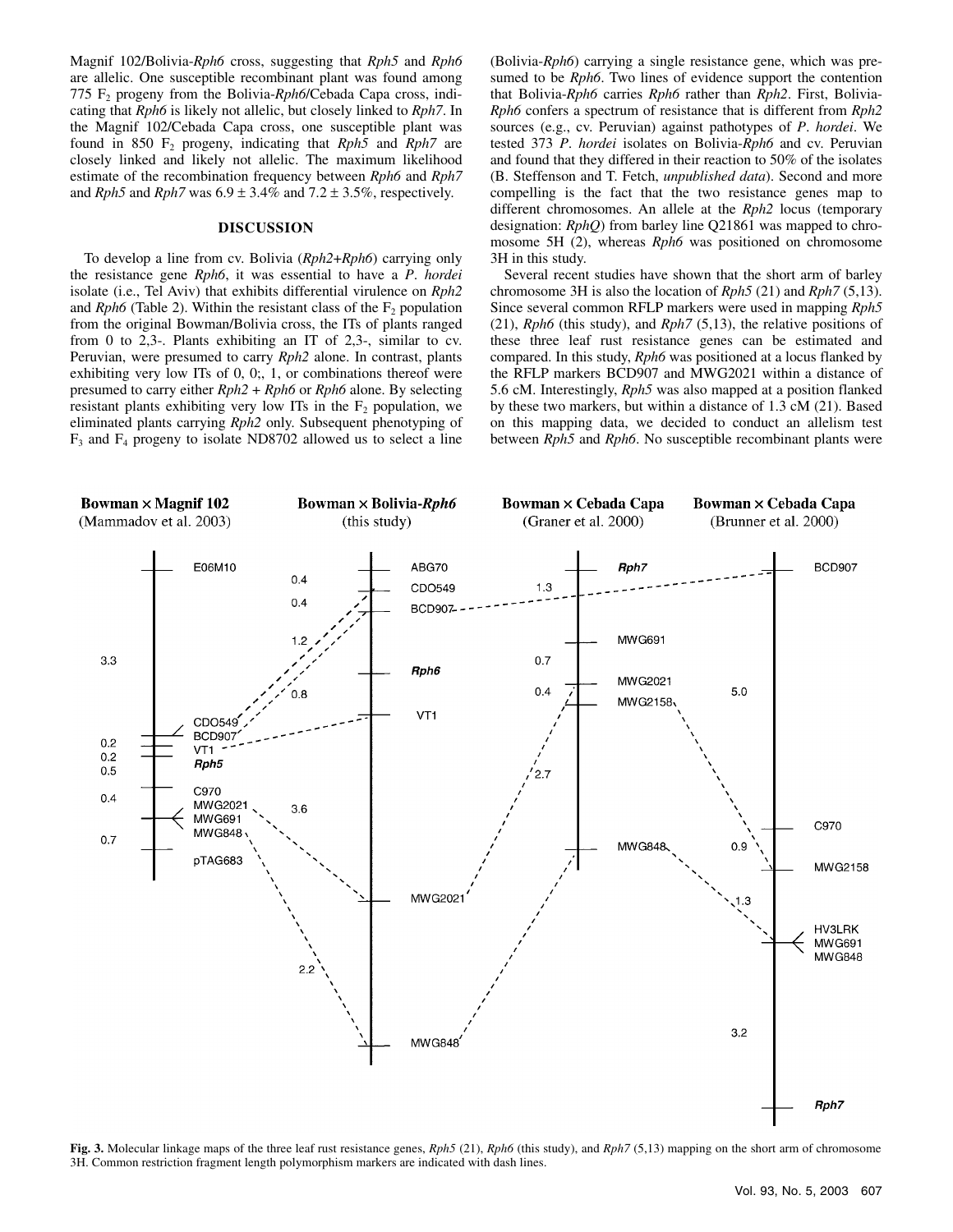identified among 2,133 F<sub>2</sub> progeny from a Bolivia-*Rph6*/Magnif 102 cross, suggesting that *Rph6* is allelic with *Rph5*. According to the locus/allele nomenclature given by Franckowiak et al. (12), *Rph6.f* (i.e., the original locus and allele designation of the gene) should be renamed as *Rph5.f*.

One susceptible recombinant plant was found among 850  $F_2$ progeny from the Bolivia-*Rph6*/Cebada Capa cross, indicating that *Rph6* and *Rph7* are closely linked and not allelic. This result is in agreement with the study of Roane and Starling (26) who found two susceptible recombinant plants in a population of 295  $F<sub>2</sub>$  progeny derived from a Cebada Capa/Bolivia cross. In a cross between cv. Magnif 102 (*Rph5*) and cv. Cebada Capa (*Rph7*), we found one susceptible recombinant plant in 775  $F_2$  progeny. This result provides further evidence that the *Rph5*/*Rph6* locus is closely linked and not allelic with *Rph7*. By comparing two molecular maps of *Rph5* (one from a Moore/Virginia 92-42-46 cross and another from a Bowman/Magnif 102 cross) with the molecular map of *Rph7* established by Brunner et al. (5), Mammadov et al. (21) suggested that *Rph5* is approximately 5 cM distal from *Rph7* on the short arm of barley chromosome 3H. The estimated genetic distance between *Rph6* and *Rph7* is approximately 9.8 cM based on molecular mapping data. This estimate is in close agreement with the linkage test data, which gave an estimated distance of  $6.9 \pm 3.4$  mapping units between *Rph6* and *Rph7* and 7.2  $\pm$  3.5 mapping units between *Rph5* and *Rph7*. Graner et al. (13) mapped *Rph7* 5.1 cM distal from marker MWG848. Their result is in contrast to Brunner et al. (5) who localized *Rph7* 3.2 cM proximal from MWG848. Comparison of our molecular map with that of Graner et al. (13) gives an estimated distance of approximately 2.4 cM between *Rph6* and *Rph7*. The discrepancy in the estimated genetic distances may be due to different mapping populations and their sizes.

Several investigators have proposed various sets of barley lines with different *Rph* genes for differentiating virulence phenotypes of *P*. *hordei* (8,27). Cv. Bolivia has been included in these sets (9,27; B. Steffenson, *unpublished data*) because it is the only known source of *Rph6*. Unfortunately, cultivars like Bolivia that possess two or more resistance genes are inefficient for detecting virulence polymorphisms in pathogens (23). The successful isolation of *Rph6* from *Rph2* in cv. Bolivia will facilitate the development of a more efficient differential host line that carries only *Rph6*. Indeed, development of a set of near-isogenic lines (NILs) for *Rph1*-*15* in a cv. Bowman background is approaching completion (7; J. D. Franckowiak, *unpublished data*). This differential set will be valuable for researchers conducting virulence surveys of *P*. *hordei*.

The map-based cloning technique has been successfully applied for isolating several disease resistance genes in barley including *mlo* and *Mla* for powdery mildew resistance (6,32) and *Rpg1* for stem rust resistance (4). Mapping of leaf rust resistance genes and identification of closely linked molecular markers are essential steps for the map-based cloning approach. A project to clone the leaf rust resistance gene *Rph5* from cv. Magnif 102 by this method has been initiated (M. Saghai Maroof and B. Steffenson, *unpublished data*). Success in this endeavor will help to resolve the molecular basis of specificity in the *Rph5* and *Rph6* alleles at this complex locus. In addition to providing a starting point for mapbased cloning attempts, the mapping information generated from this study may also facilitate breeding for leaf rust resistance via marker-assisted selection. Gene pyramiding is one possible strategy that may lead to more stable leaf rust resistance in barley. A collection of 373 *P*. *hordei* isolates from around the world was tested on the sources of *Rph5* (cv. Magnif 102), *Rph6* (Bolivia-Rph6), and *Rph7* (cv. Cebada Capa) and 15.0, 20.3, and 16.4% carried virulence for the three respective genes (B. Steffenson and T. Fetch, *unpublished data*). However, only eight of the 373 isolates (2.1%) were virulent for both *Rph5*/*Rph6* and *Rph7*. None of these isolates were from the United States; thus, the transfer of

both *Rph5*/*Rph6* and *Rph7* in barley cultivars may offer some promise for more stable resistance in this country.

## **ACKNOWLEDGMENTS**

This study was supported in part by the North American Barley Genome Project and the American Malting Barley Association. We thank A. Kleinhofs, A. Graner, and M. Saghai Maroof for providing RFLP clones and T. Fetch Jr., Y. Sun, C. Kavanaugh, and H. Toubia-Rahme for able technical assistance.

#### **LITERATURE CITED**

- 1. Borovkova, I. G., Jin, Y., and Steffenson, B. J. 1998. Chromosomal location and genetic relationship of leaf rust resistance genes *Rph9* and *Rph12* in barley. Phytopathology 88:76-80.
- 2. Borovkova, I. G., Jin, Y., Steffenson, B. J., Kilian, A., Blake, T. K., and Kleinhofs, A. 1997. Identification and mapping of a leaf rust resistance gene in barley line Q21861. Genome 40:236-241.
- 3. Brigneti, G., Garcia-Mas, J., and Baulcombe, D. C. 1997. Molecular mapping of the potato virus Y resistance gene Rysto in potato. Theor. Appl. Genet. 94:198-203.
- 4. Brueggeman, R., Rostoks, N., Kudrna, D., Kilian, A., Han, F., Chen, J., Druka, A., Steffenson, B., and Kleinhofs, A. 2002. The barley stem rust resistance gene *Rpg1* is a novel disease resistance gene with homology to receptor kinases. Proc. Natl. Acad. Sci. USA 99:9328-9333.
- 5. Brunner, S., Keller, B., and Feuillet, C. 2000. Molecular mapping of the *Rph7.g* leaf rust resistance gene in barley (*Hordeum vulgare* L.). Theor. Appl. Genet. 101:783-788.
- 6. Buschges R., Hollricher, K., Panstruga, R., Simons, G., Wolter, M., Frijters, A., van Daelen, R., van der Lee, T., Diergaarde, P., Groenendijk, J., Topsch, S., Vos, P., Salamini, F., and Schulze-Lefert, P. 1997. The barley *Mlo* gene: A novel control element of plant pathogen resistance. Cell 88:695-705.
- 7. Chicaiza, O., Franckowiak, J. D., and Steffenson, B. J. 1996. Backcrossderived lines of barley differing for leaf rust resistance genes. Pages 198- 200 in: Proc. Eur. Mediterr. Cereal Rusts and Powdery Mildew Conf. 9th G. H. J. Kema, R. E. Niks, and R. A. Daamen, eds. Lunteren, Drukkerij Ponsen en Looijen B.V., Wageningen, The Netherlands.
- 8. Clifford, B. C. 1977. Monitoring virulence in *Puccinia hordei*: A proposal for the choice of host genotypes and survey procedures. Cereal Rusts Bull. 5:34-38.
- 9. Clifford, B. C. 1985. Barley leaf rust. Pages 173-305 in: The Cereal Rusts: Diseases, Distribution, Epidemiology, and Control. Vol. 2. A. P. Roelfs and W. R. Bushnell, eds. Academic Press, Orlando, FL.
- 10. Cotterill, P. J., Rees, R. G., and Vertigan, W. A. 1992. Detection of *Puccinia hordei* isolates virulent on the *Pa9* and Triumph resistance genes in barley in Australia. Aust. Plant Pathol. 21:32-34.
- 11. Feuerstein, U., Brown, A. H. D., and Burdon, J. J. 1990. Linkage of rust resistance genes from wild barley (*Hordeum spontaneum*) with isozyme markers. Plant Breed. 104:318-324.
- 12. Franckowiak, J. D., Jin, Y., and Steffenson, B. J. 1997. Recommended allele symbols for leaf rust resistance genes in barley. Barley Genet. Newsl. 27:36-44.
- 13. Graner, A., Streng, S., Drescher, A., Jin, Y., Borovkova, I., and Steffenson, B. J. 2000. Molecular mapping of the leaf rust resistance gene *Rph7* in barley. Plant Breed. 119:389-392*.*
- 14. Griffey, C. A., Das, M. K., Baldwin, R. E., and Waldenmaier, C. M. 1994. Yield losses in winter barley resulting from a new race of *Puccinia hordei* in North America. Plant Dis. 78:256-260.
- 15. Islam, A. K. M. R. 1992. Coordinator's report: Wheat-barley genetic stocks. Barley Genet. Newsl. 21:109-111.
- 16. Ivandic, V., Walther, U., and Graner, A. 1998. Molecular mapping of a new gene in wild barley conferring complete resistance to leaf rust (*Puccinia hordei* Otth). Theor. Appl. Genet. 97:1235-1239.
- 17. Jin, Y., Statler, G. D., Franckowiak, J. D., and Steffenson, B. J. 1993. Linkage between leaf rust resistance genes and morphological markers in barley. Phytopathology 83:230-233.
- 18. Kleinhofs, A., Kilian, A., Saghai Maroof, M. A., Biyashev, R. M., Hayes, P., Chen, F. Q., Lapitan, N., Fenwick, A., Blake, T. K., Kanazin, V., Ananiev, E., Dahleen, L., Kudrna, D., Bollinger, J., Knapp, S. J., Liu, B., Sorrells, M., Heun, M., Franckowiak, J. D., Hoffman, D., Skadsen, R., and Steffenson, B. J. 1993. A molecular, isozyme and morphological map of the barley (*Hordeum vulgare*) genome. Theor. Appl. Genet. 86:705-712.
- 19. Lander, E. S., Green, P., Abrahamson, P. J., Barlow, A., Daly, J. M., Lincoln, S. E., and Newberg, L. 1987. MAPMAKER: An interactive computer package for constructing primary genetic linkage maps of experimental and natural populations. Genomics 1:174-181.